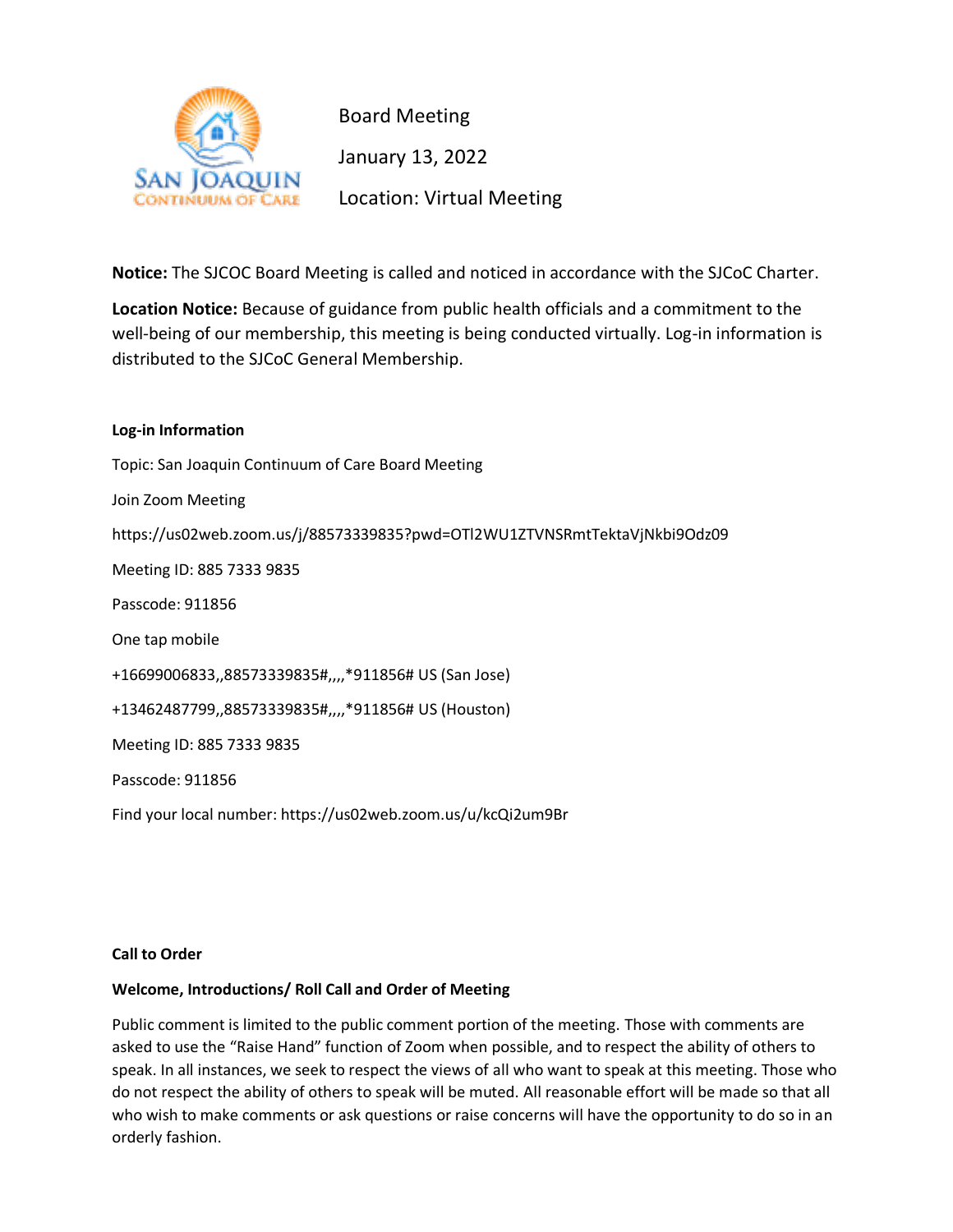#### **Minutes**

Approve minutes from November 8, 2021, Board Meeting a. Attachment 1 Draft Minutes from November 8, 2021

# **Committee Updates**

1. Committee Updates — Committee chairs and/or conveners

| a. | Data and HMIS:                         | <b>Bill Mendelson</b>        |
|----|----------------------------------------|------------------------------|
| b. | <b>Coordinated Entry:</b>              | Matt Garber                  |
| c. | <b>Education and Membership:</b>       | Peter Ragsdale               |
| d. | Housing                                | Jon Mendelson                |
| e. | Outreach                               | Natascha Garcia              |
| f. | System Performance and Evaluation:     | Kate Hutchinson              |
| g. | <b>Strategic Planning:</b>             | Carrie Wright & Tammy Schaff |
| h. | Shelter:                               | Kristen Birtwhistle          |
| i. | <b>Youth Action Committee</b>          | Krista Fiser                 |
| ı. | <b>Youth Action Board</b>              | Talia Stroud                 |
| k. | HMIS Lead Evaluation (Ad-Hoc)          | Adam Cheshire                |
| I. | Nominating Committee (Ad-Hoc)          | Adam Cheshire                |
| m. | Point in Time Count Committee (Ad-Hoc) | Kristen Birtwhistle          |
|    |                                        |                              |

# **Public Comment**

2. Comments from the public on items from the Jan 13, 2022 SJCoc Agenda

# **Action Items, Discussion and Information**

3. Vote: Officer Nominations

Per the SJ CoC Charter the board is to elect new officers (Chair and Vice Chair) during the January meeting.

4. Vote: Approve Data Sharing Agreement

The Data Sharing Agreement and its appendices that was approved by the Data Committee, reviewed by County Counsel and is ready for board approval and execution.

- *a. Attachment 2: Draft Data Sharing Agreement*
- *b. Attachment 3: Appendix A-Data Request Form Draft*
- *c. Attachment 4: Appendix B-HMIS Policies and Procedures Draft*
- *d. Attachment 5: Appendix C-FY 2022 HMIS Data Dictionary*
- *e. Attachment 6: Appendix D-Data Sharing Flow Chart*
- 5. Discussion: Next Steps for HHAP-2 Funds

The SJ Board of Supervisors elected to use American Rescue Program dollars to fund programs that the CoC was also going to support. Since the projects are fully funded the CoC can reallocate HHAP-2 funds elsewhere. A new slate needs to be developed for a vote at the February board meeting.

- *a. Attachment 7: HHAP Budget Change Request*
- *b. Attachment 8: HHAP Change Request*